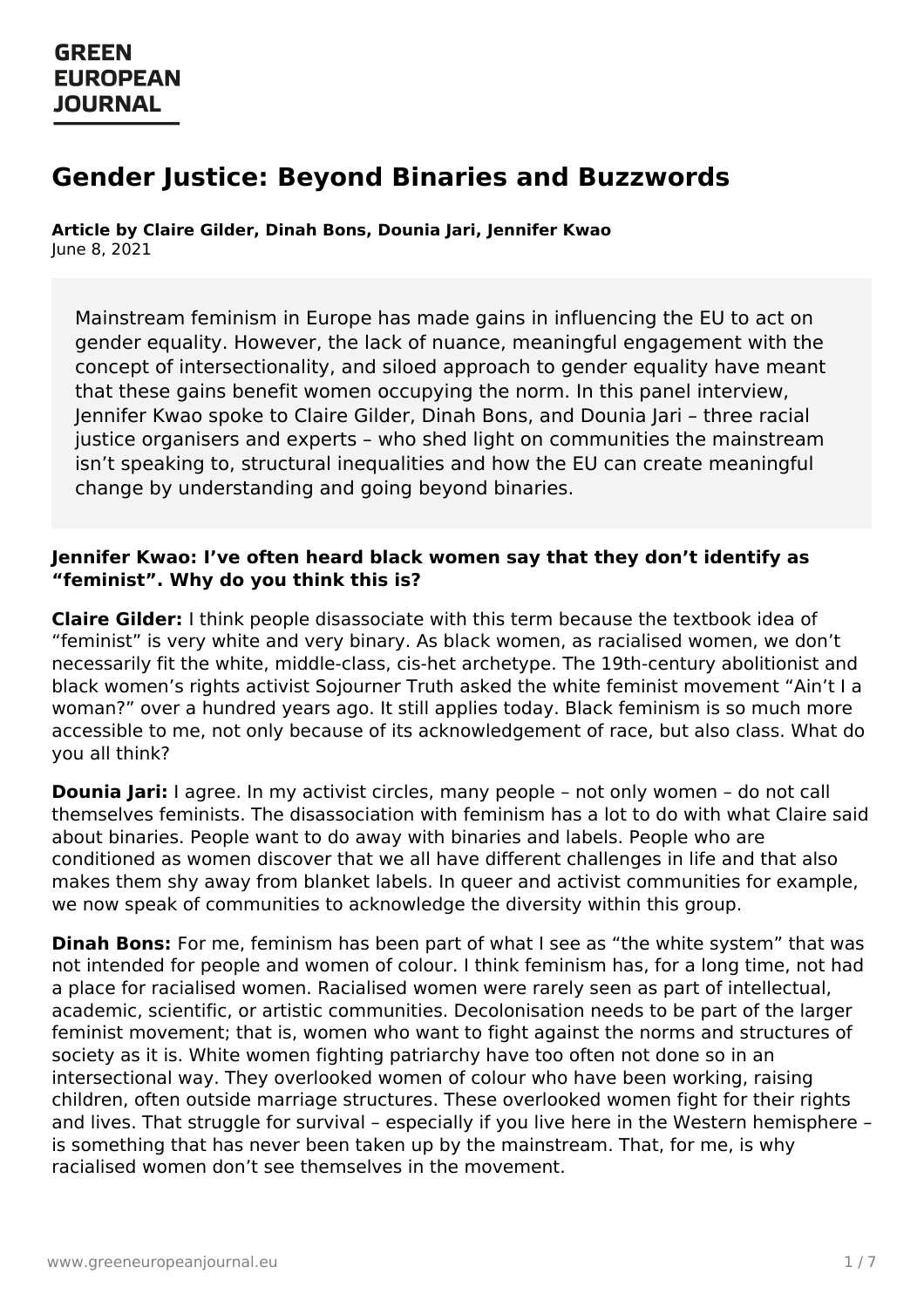We do not speak enough about the compounded and unique challenges that come with being at the margins of society.

**Claire Gilder:** I want to add to that point: take reproductive rights, for example. White feminism centres access to abortion – something that is important, yes, but there's so much more to consider. With black feminism, we're talking about reproductive justice because there is a very different history around reproductive healthcare that is not widely acknowledged in the mainstream. In the United States, the eugenics movement targeted women of colour for forced sterilisations and pushed the idea that these women should not be allowed to reproduce. In the United Kingdom, Depo-Provera shots were administered to black and brown women in the 1970s and 1980s against their will in a racist effort to sterilise communities. Mainstream feminism often lacks this kind of nuance. What use is abortion if I can't get to an abortion clinic? If I can't choose what kind of contraception I want, or if I don't have access to it? It's "my body, my choice" when it comes to abortion, but not if I want to wear a hijab or be a sex worker?

#### **To what extent have you seen structures of discrimination being reproduced in your work and within your own communities?**

**Dounia Jari:** We still see patriarchy being upheld in feminist and queer movements. Patriarchy is a structure. It is not, per se, something that is appointed to just men, but it is a structure, and as people, we're keeping it alive by copying certain behaviours. In the last few years in my community, the queer Muslim community, we have seen queer men becoming aware of misogyny in homosexual spaces. I've had personal experiences where my male, gay friends thought it was OK to touch me in an inappropriate way that a straight male wouldn't get away with. Our society is made in a way where we must behave in certain ways to be accepted. That affects how we move forward as a society.

**Dinah Bons:** When I worked as a director of a trans organisation, I observed the reproduction of misogyny that's usually found in wider society. You have eight or nine trans people in the room and the women are always see as "too loud", "too late" etc. These are textbook examples but because they happen in the trans community and you are called transphobic for calling them out. It's very difficult to address. There is a notion that "I've lived a life as a woman, so now I cannot be misogynist". It's always good to keep each other accountable in a constructive way.

> Patriarchy is a structure. It is not, per se, something that is appointed to just men […]

In HIV [activism,](https://www.greeneuropeanjournal.eu) and in the sex-worker movement for example, it's very white - as soon as you start to talk about race, they are confused or ask why it's part of the discussion. I always open it up by referring to girls who work in windows, and ask: Are many white, blonde, Dutch girls working there? Often, they don't know any. Then I ask: why are these workers not here and why are they not invited? How can you advocate for our rights if you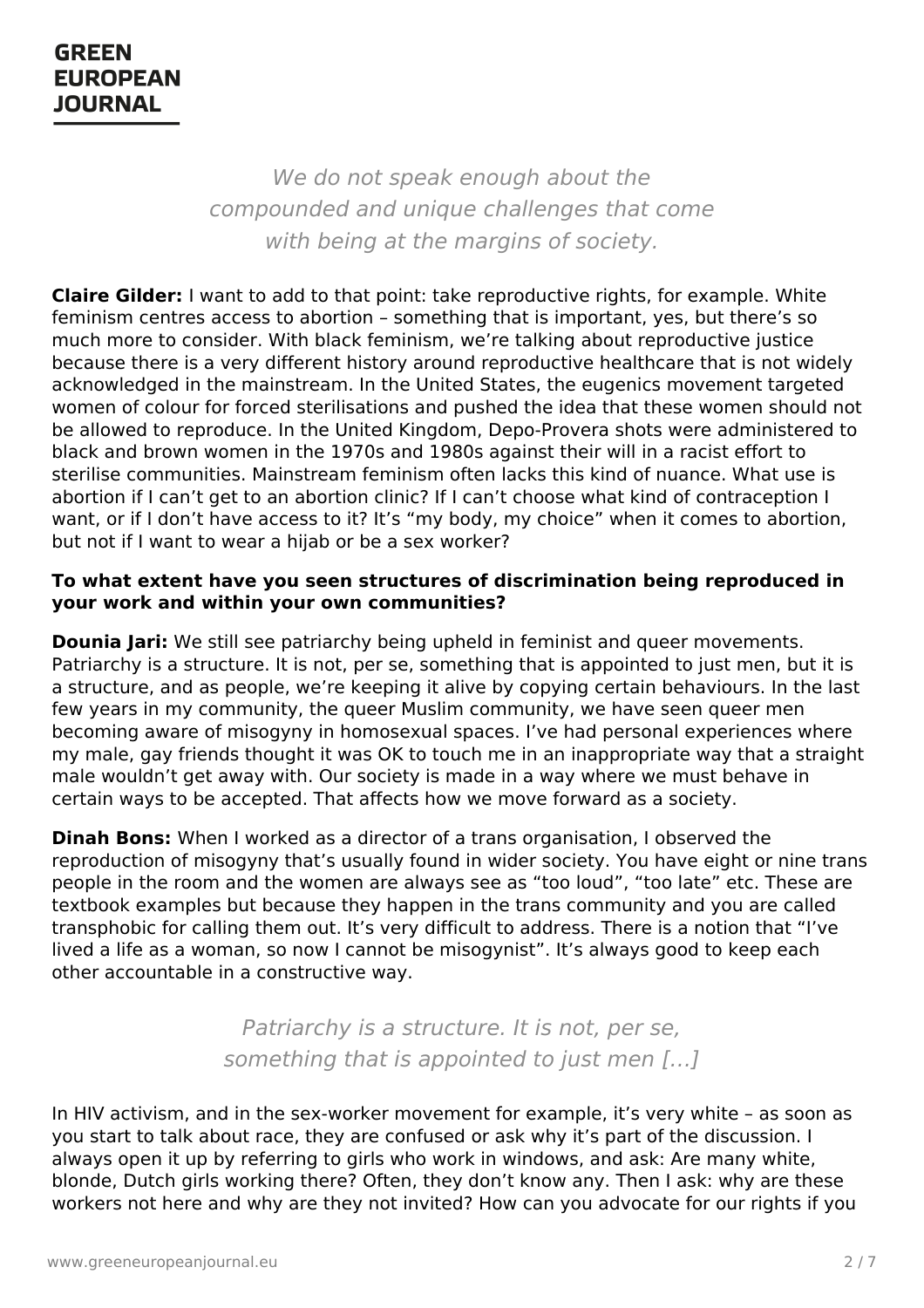don't invite us or know our needs? Whenever we are with black and Latin and brown sexworkers, we're free to talk about the work and the racism that is present there. When we speak about violence against people in that working environment, it's never attached to race.

#### **How effective has the EU's approach been to tackling racial inequality and discrimination? Is there one?**

**Claire Gilder:** The race directive is over 20 years old and it was a ground-breaking piece of legislation. The problem is that we don't see what is being done because so many member states don't collect equality data. We are also not able to evidence the effectiveness of EU law in terms of how it does or doesn't help racialised women or people because in France, the Netherlands, Germany, and across Europe as a whole, we don't have the data that we need. How can I say what the socio-economic situation of black women in France is if France won't even acknowledge that black women exist? In continental Europe, it feels as though governments don't want to talk about race. If we look at the UK, where I'm from, we know black women are five times more likely to die in childbirth than their white counterparts because this data is collected and studied. When we look at France, it's up to community organisations to carry out surveys around race and healthcare. It's not easy to see what impact EU policy is having.

**Dounia Jari:** I think we need more protection by laws and more self-determination for racialised people. The best example is the ban on [headscarves](https://www.justiceinitiative.org/uploads/47ccdb53-649b-4cce-aaba-8bc3628dad63/restrictions-on-muslim-women) in several countries in Europe. In the Netherlands and France, the discussion has been that a headscarf means oppression and removing it benefits the woman. That is just not the case. It has everything to do with self-determination. If a woman can't leave her house without a headscarf because of your law, you are making her stay indoors. We need to first recognise selfdeterminationa and then ask how can we protect people and women.

**Dinah Bons:** Equality can only come if you address inequality in legislation. But policies are not a magic wand that can suddenly wave away all inequality. That's why I really love activism. Through campaigns and advocacy, we shed light on our lived realities, as well as how to address human rights when they are not taken seriously and have been violated. I always try to put that back on the table, even though as a woman of colour at these highlevel meetings, you're often dismissed. People say "you're always so angry", but that's a mechanism to devalue what you're saying.

#### **What do you think of the growing popularity of "intersectionality" in policy spaces?**

**Dounia Jari:** Many don't understand what intersectionality is. Too often, I have heard people define intersectionality as multiple identities and then they stop there. They don't look far enough at what intersectionality is and what we can do with it.

The term comes from a 1976 [court](https://www.vox.com/the-highlight/2019/5/20/18542843/intersectionality-conservatism-law-race-gender-discrimination) case involving black women employees of General Motors. These women were invisibilised by the court siding with General Motors which argued they had not discriminated against the women because "we have women and we have black men in our company." We do not speak enough about the compounded and unique challenges that come with being at the margins of society. My being a queer woman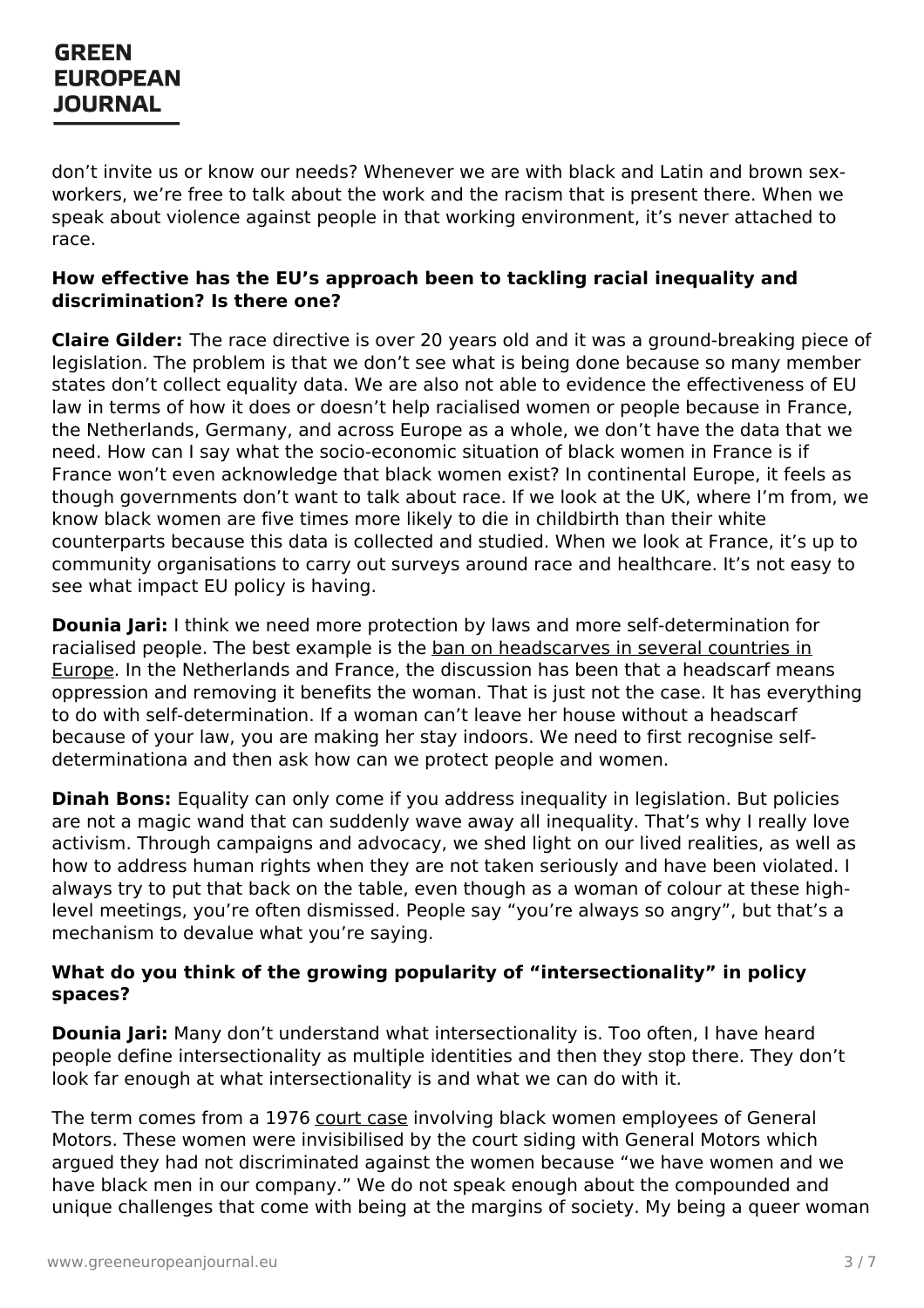of colour doesn't mean that I face the same challenges as another queer woman of colour. My challenges are connected with shaming culture. Another queer woman of colour, who doesn't live in or experience a shaming culture, doesn't have the same challenges.

> The fact that the EU doesn't like to talk about race necessarily means that when they talk about intersectionality – which is about racialised folks – they leave that out.

**Dinah Bons:** Intersectionality as a concept is a fantastic development. It started with Kimberlé Crenshaw, who first introduced it to academic works and law. It hasn't worked in European frameworks because there, intersectionality is deemed important but not used as a lens to make visible and address the lived experiences of racialised women. That is exactly what Kimberlé Crenshaw educated people on. Living conditions, economic structures, social position and the phobia that comes with this combine and shape different modes of oppression. It is now often used to seem credible. To truly make change, people with a seat at the decision table, who are quick to cite intersectionality, need to include people who live those realities in decision-making.

**Claire Gilder:** Intersectionality has become a buzzword. It's been depoliticised. The institutions get wind of these terms and they use them as a distraction. Just because you said intersectionality, do you think that I'm automatically going to believe that you're including me? A concrete demonstration can be found in the EU's Gender Equality Strategy, where intersectionality is point number five. It's so misquided! Because it's not a point. It's not housing and employment. It's not education. It's an overarching lens that you're applying to your analysis to ensure the inclusion of racialised women, women with disabilities, queer women. The fact that the EU doesn't like to talk about race necessarily means that when they talk about intersectionality – which is about racialised folks – they leave that out, so we're already lost.

#### **What legislative changes or new approaches do we need to see to truly take a racial justice perspective on board?**

**Dinah Bons:** We must start with research and data collection on structural racism. So for example, within the police, within institutions, how many times people give feedback in interviews on inequality and inequity. The Fundamental Rights Agency made a start on this with its [report](https://fra.europa.eu/sites/default/files/fra_uploads/fra-2018-being-black-in-the-eu_en.pdf) in 2018. It would be interesting to see them build on this and expand this evidencing work that is so crucial in advocacy and policy change. I truly believe that those figures will show what it means to be a person of colour, a black person, on the European continent when you enter a building, a school, a hospital and so on.

**Claire Gilder:** I agree. I also think situated knowledge – knowledge that comes from lived experience – and expertise together are so important in this effort. I just want people to realise knowledge about race and racial justice is an expertise. It's not just because you are brown or black that you're an expert on race, racism, racial justice, the policies, etc. In the institutions, it feels as though this is not necessarily taken seriously. Policymakers wouldn't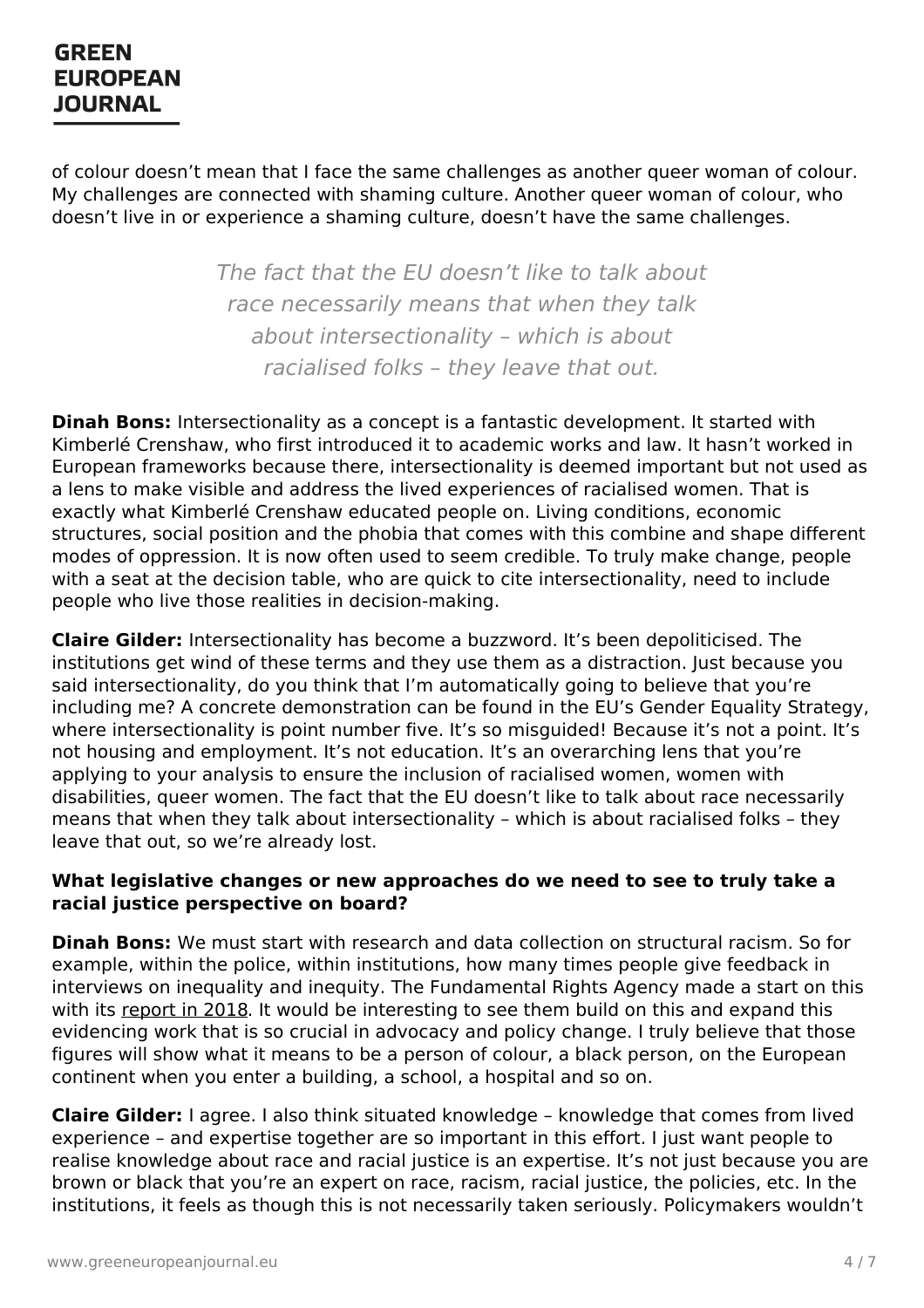normally go to people on the street and say, "You use a bank right? Come and help me shape the economy!" But this is the way they treat race. They'll see a black person and say, "You did geography as your degree. Come and talk to us about the socioeconomic effects of race." Until the impacts of racialisation are taken seriously and acknowledged by member states and until race is something that is quantified, I don't think we'll go anywhere. We still get a lot of backlash even just talking about it.

> To truly make change, people with a seat at the table, who are quick to cite intersectionality, need to include people who live those realities in decision-making.

When we talk about what kind of legislative initiatives we can hope for from the EU, I don't know. It's important that we use the structures that we exist in and try and improve them, but to what extent? How much of our energy do we spend on trying to reform a system that wasn't built for us in the first place? There's going to be a directive on gender-based violence in late 2021. The feminist lobby in Brussels is talking about male violence against women. Because these are the loudest voices here, everyone wants to criminalise genderbased violence. But this completely ignores the fact that the people charged with administering these punitive measures, like the police, perpetrate racist violence with impunity.

For me, the best thing the EU can do is to open the purse strings and give money to people who are on the ground with communities, who are looking to improve the material circumstances of our lives. The EU can make their funds more accessible to racialised communities.

#### **What are some of the ways racialised women are having an impact and defying the structures of discrimination?**

**Claire Gilder:** The [Combahee](https://www.newyorker.com/news/our-columnists/until-black-women-are-free-none-of-us-will-be-free) River Collective advocated that if black women are free then everybody is free. If racialised women are free, we're all good. Our freedom necessarily means that all other levels of oppression have been dismantled. I often think about the work of the incredible women I'm surrounded by. My mum works in a homeless shelter and provides regular meals for another, creating a safe space for those who don't have one. My godmother ran a refuge for survivors of domestic violence and their children. My aunty runs a black Saturday school that teaches black history and also works to archive the experiences of black elders in the UK. My wife is an unapologetic and fiercely intelligent racial justice advocate. Dinah and Dounia themselves do incredible work for the BIPOC trans community, the Muslim queer community, the sex worker community and beyond. These safe [havens](https://www.greeneuropeanjournal.eu) that are provided for people, this knowledge sharing that occurs, the sense of community that has been created – this is all crucial.

On a more macro level, I am so grateful for [gal-dem](https://gal-dem.com/) [magazine](https://gal-dem.com/), a media collective "committed to sharing the perspectives of people of colour from marginalised genders" and AZ [Magazine](https://azmagazine.co.uk/), focused on platforming QTIBPOC talent and addressing issues within our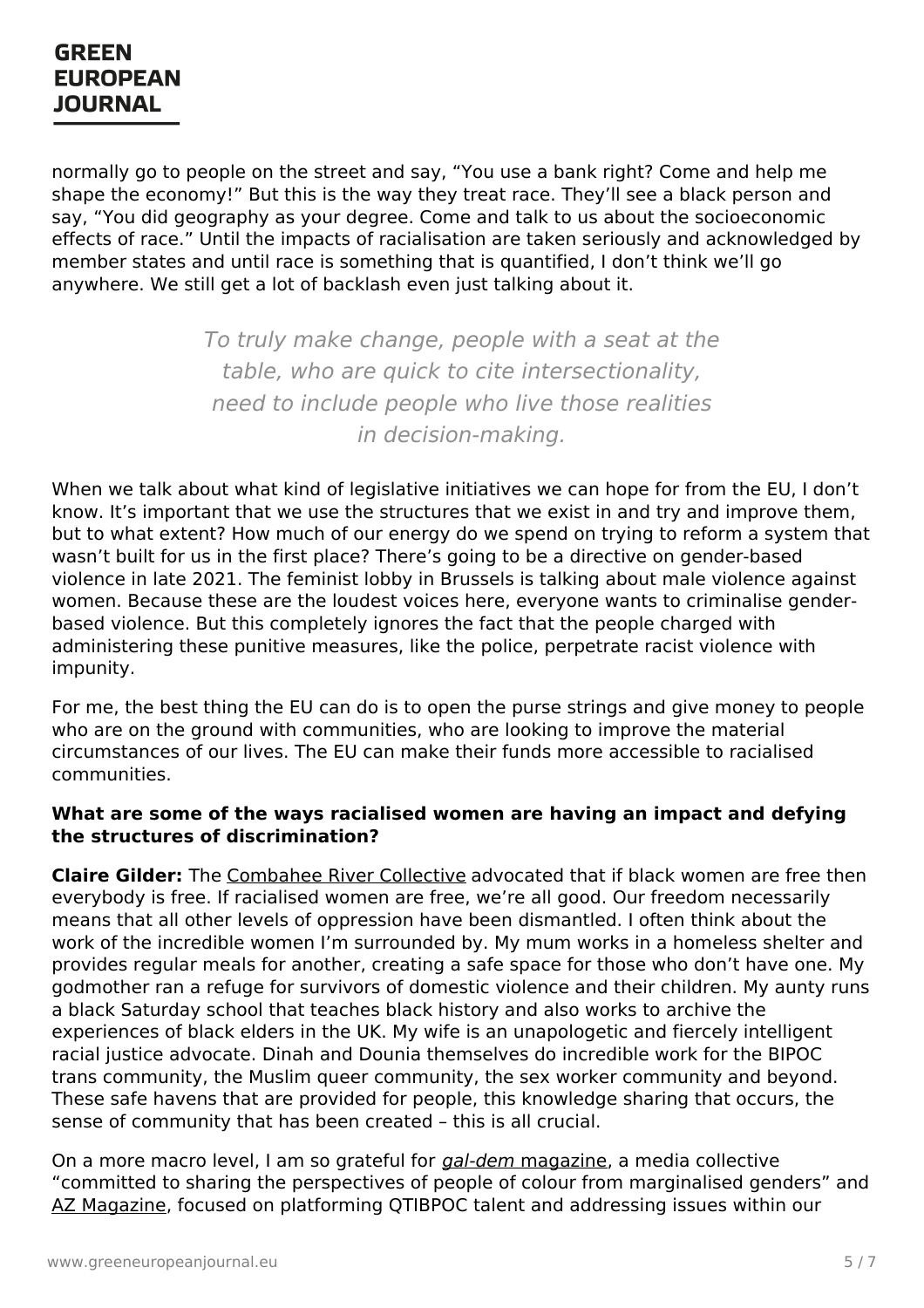communities. I also really appreciate Kiffe ta [Race](https://www.binge.audio/podcast/kiffetarace%2522%20/h%20%20HYPERLINK%20%2522https://www.binge.audio/podcast/kiffetarace%2522%20/) a podcast by the brilliant Rokhaya Diallo and Grace Ly that addresses the issue of race in France. This, for me, is ground-breaking work, because it means that we have media outlets making space for otherwise marginalised views.

**Dinah Bons:** The trans BPOIC community has put anti-racism, sex-work activism, and HIV – all unpopular topics – on the political agenda. When in the room with policymakers and people from the municipality, white trans activists will say, "Please don't talk about it, because then they would think we are also part of this issue, and it's your issue, not our issue." But we refused to be silenced; we said, "no, we are people of colour, and we face this. We are people living with HIV or it is very likely that we might get HIV." It really makes it challenging but when you organise from a racial justice perspective, you find partners in different communities and understand that the fight is about dismantling racist structures. We need to find other people who are proud of their heritage and are not afraid to speak out about it. I find it empowering to see collaborations and new initiatives.

**Claire Gilder:** I was so encouraged when Clémence Zamora-Cruz gave a testimony at the beginning of the EU [Anti-Racism](https://www.antiracism-eusummit2021.eu/recording/) Summit in March 2021. I was impressed because it was a welcome step away from the "business as usual" approach of the summit. Having a trans, migrant, sex-worker of colour give testimony about very real and ignored issues that the community face was encouraging. We'll see what the follow-up is, but it gave me hope.



Claire Gilder is a political advisor with a passion for gender and racial justice. She has several years of experience working in and around the European Institutions and has an excellent understanding of their processes. Claire was instrumental in the proposal of a European Anti-Racism Coordinator and she recently established a support group for racialised staff in the European Parliament. She obtained her LL.B from King's College London and her LL.M from the Institute of European Studies at the Vrije Universiteit Brussel.



Dinah Bons is a French/Dutch LGBTQI+ /Trans lobbyist, HIV and AIDS and sex work activist, as well as a former politician and duo chair for the black and people of colour trans organisation, Trans United Europe. She is an operational board member at the International Committee on the Rights of Sex Workers Europe (ICRSE) and a board member of the Global Network of Sex Work Projects (NSWP). She is a member of the H TEAM which brings together organisations involved in the prevention and treatment of HIV in Amsterdam.